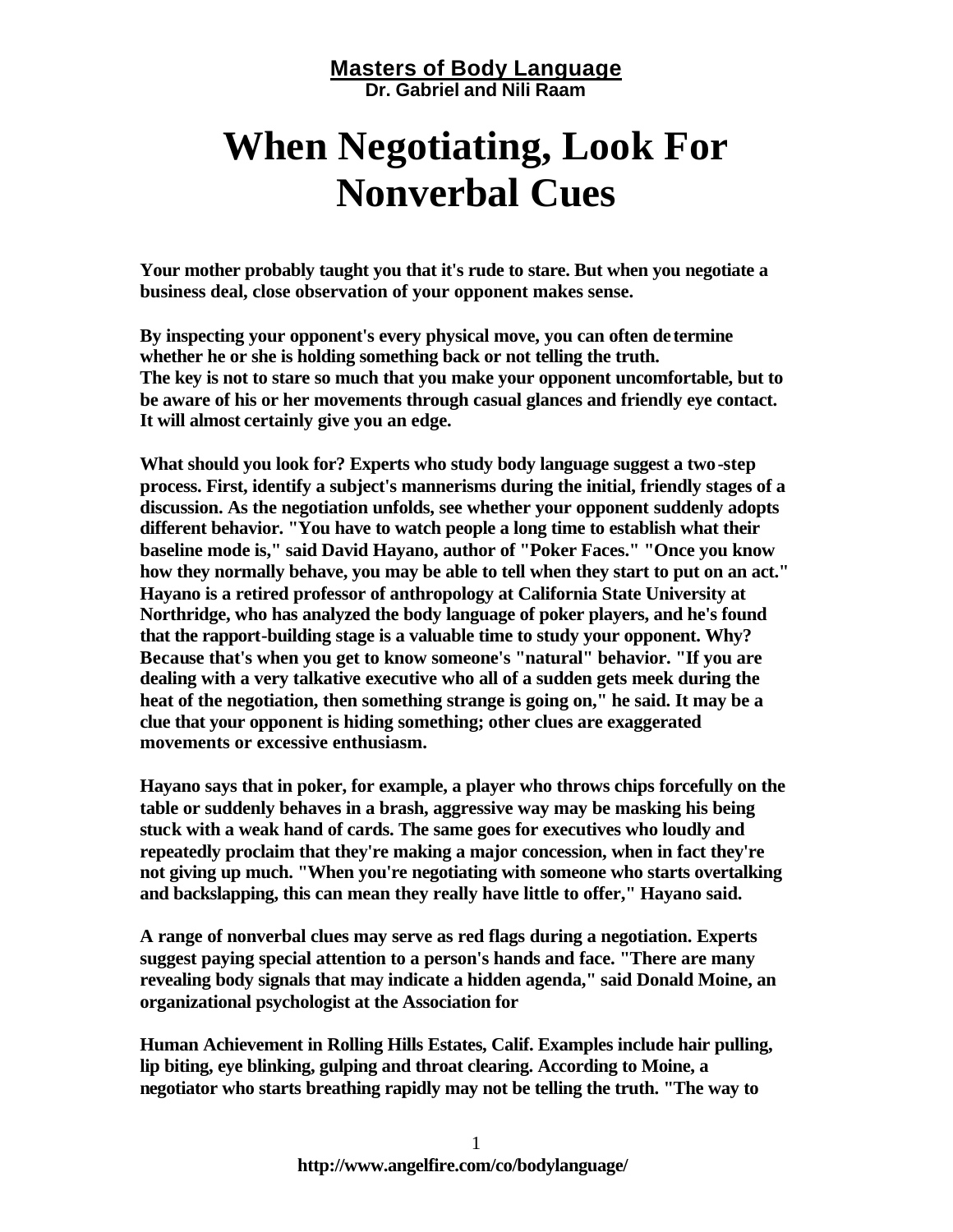**tell how someone is breathing is to notice their shoulders," he said. "With more rapid breathing that's higher up in the chest, you will see their shoulders rise and fall a lot more than normal." When coaching executives to improve their negotiation skills, Moine finds that many of them miss opportunities to read others' body language. "They often make the mistake of looking down at papers instead of being observant," he said. The next time your opponent gestures for you to study a document or presents a written contract for you to scrutinize, don't fall for the bait. Instead of cutting off eye contact, Moine suggests that you say, "Tell me about it. What does it say?" As long as you keep your eyes on your negotiating partners, you can assess whether their nonverbal behavior conflicts with what they tell you.** 

**Even the most experienced deal makers who know how to mask their expressions may still betray themselves with their bodies. "Watch for signs of deception," said Raymond McGraime, author of "Silent Seduction." "Deception is shown by such movements as covering of the mouth with the hands, rubbing the side of the nose, jerking the head quickly to the side, and leaning away from you. If these things occur when they're saying something critical to the negotiation, that's even more significant." Although these behaviors may simply result from nervous tics, McGraime warns that they can also expose a liar.** 

**"When most people lie, they subconsciously want to apologize for it," he said. "They feel guilty for lying, and that shows in their nonverbal behavior." On a more positive note, body language can sometimes help you trust a speaker. Look for expansive, welcoming gestures that seem to flow naturally from the person's behavior. "When someone opens his palms towards simultaneously, that's a sign of openness and honesty," McGraime said. "The further the palms come out from their body, the better. In depictions of the great prophets, you see this. It's like saying, 'I have nothing up my sleeve.'"** 

**Now that you know what to look for while negotiating, beware of attributing too much meaning to every little move your opponent makes. Resist drawing rash conclusions based on someone who suddenly starts scratching or acting jittery. "The danger of reading your opponent is that you lean too much on just one sign," said Richard Heslin, professor of psychology at Purdue University in West Lafayette, Ind. "But when you can put several things together, maybe there's something there that's worth paying attention to."**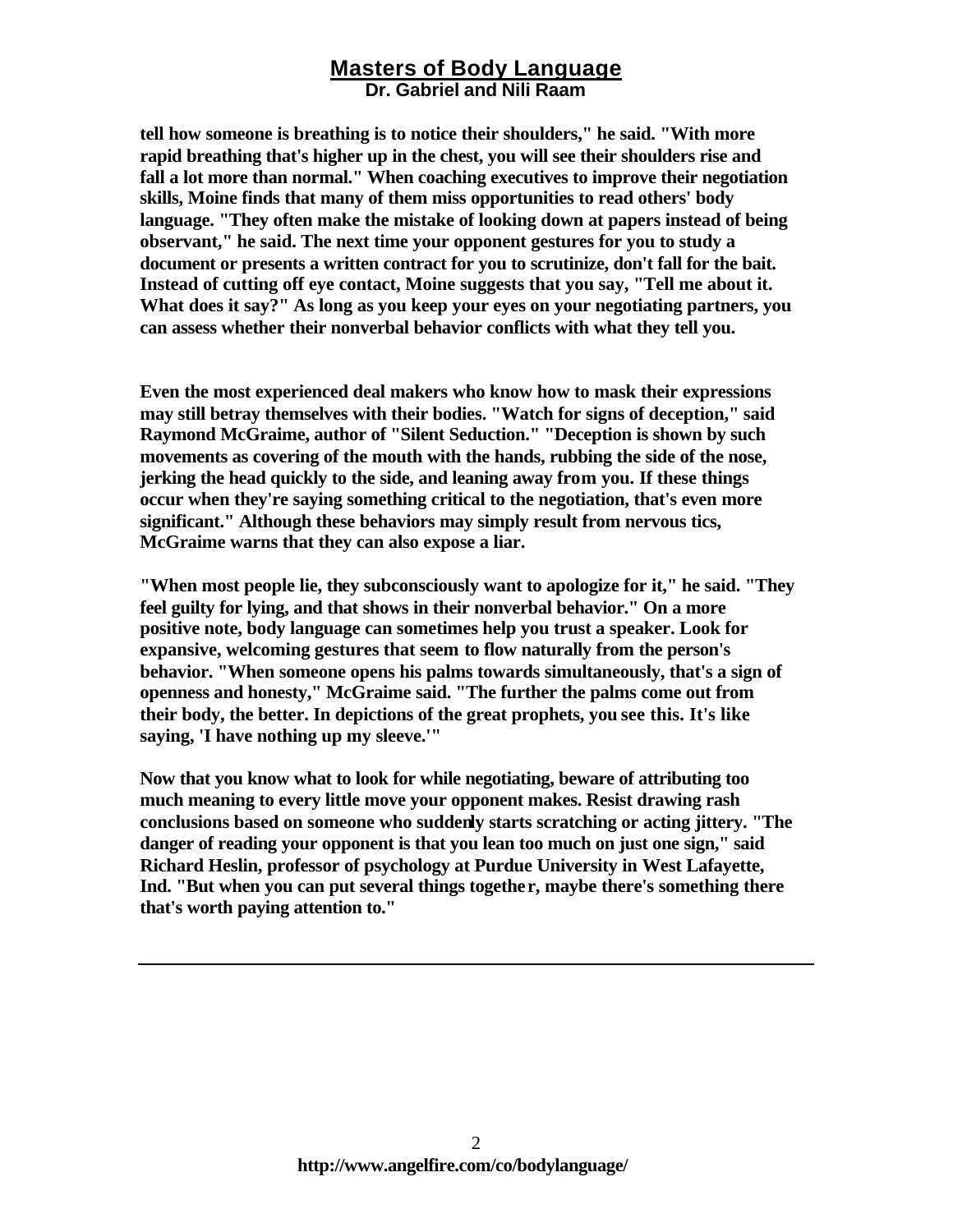# **Body Aspects**

**Our body says a lot about us in many ways as we communicate. Body movement can indicate attitudes, and feelings while also acting as illustrators and regulators. Our body movement includes the heads, eyes, shoulders, lips, eyebrows, neck, legs, arms, fingers, orientation, hands and gestures. Together these pieces can convey if we're comfortable, unhappy, friendly, anxious, nervous and many other messages.**

**With so many parts conveying messages, you can see how easily things can get confused and how difficult it is to manipulate nonverbal communication. Just think of the different messages which are communicated through facing a person, touching, standing at various distances and in different stances. With careful thought, however, we may begin using our bodies to further our clarity and meaning.**

**This discussion has broken down body language into several areas: proxemics, appearance, eye contact, and physical behavior. We will continue by looking at each area.**

### **Proxemics**

**Proxemics is the amount of space around or between us and others. How closely people position themselves to a person during a discussion communicates what type of relationship exists between the two people. This space and meaning differs from culture to culture but in American culture the following standards exist.**

- **0-18 inches is intimate space reserved for family and close friends**
- **18 inches to 4 feet is personal space used in most interpersonal interactions**
- **4-12 feet is social-consultative space used in more formal interactions**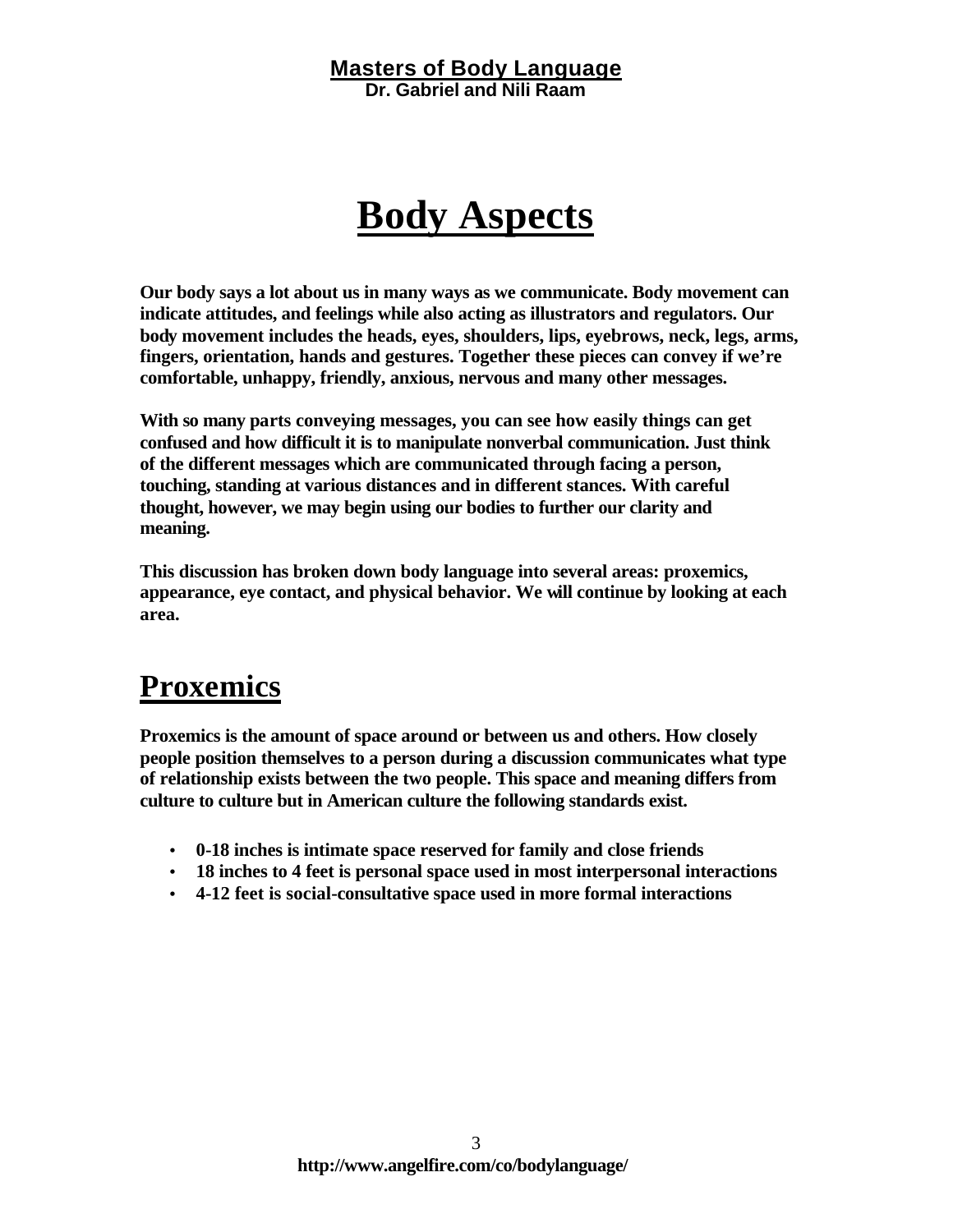### **Appearance**

**Appearance is a second important factor involved with nonverbal communication .**

**In today's society, the purpose of clothing has changed from fulfilling a need to expressing oneself. Teens use fashion to determine cliques such as prep, jock, punk, or gangster. Clothing communication is continued later in life by identifying someone in a suit as a businessperson, someone wearing a black robe as a judge, doctors wearing lab coats and stethoscopes or various other positions wearing required uniforms of dress. Adornments are another form of appearance. Wearing expensive jewelry communicates one message while wearing ceremonial ornaments communicates a completely different message. Appearance also takes into account personal grooming such as cleanliness, doing one's hair, nail trimming or wearing make-up.**

**Overall appearance is the nonverbal that people are most aware of and manipulate the most. Appearance communicates how we feel and how we want to be viewed.**

## **Eye Contact**

**Many sayings hold that the eye is the window to the mind. This is very true to illustrating the power of eye contact in nonverbal communication. Eye contact can maintain, yield, deny and request communication between people. People who use eye contact are viewed as confident, credible and having nothing to hide.**

**Some important do's and do not's of eye contact are:**

- **If you have trouble staring someone in the eye, simply focus at something on their face**
- **When speaking to a group look at everyone**
- **Look at people who are key decision makers or hold power**
- **Look at reactive listeners**
- **Don't look at the floor, scripts or anything that causes you to tilt your head away form the receiver**
- **Don't look at bad listeners that may distract you**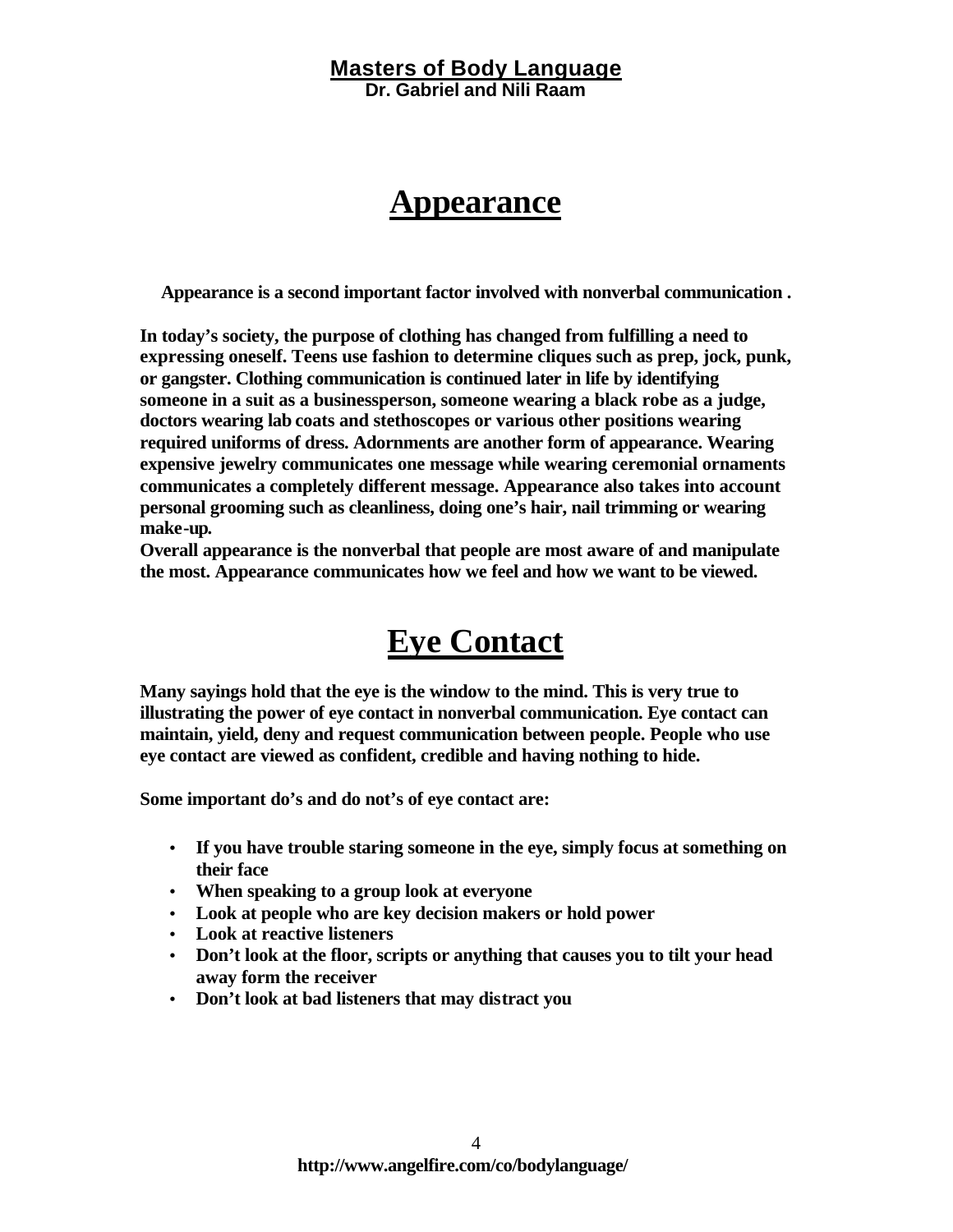### **Body**

**As mentioned earlier, there are many parts of your body that add to the nonverbal message. This type of nonverbal communication is called kinesic code. It is made up of emblems, illustrators, regulators, affect displays and adapters. These behaviors are each communicated in different behaviors and movements of your body. The first important aspect of kinesics is posture. Standing or sitting in a relaxed professional manner is a positive posture nonverbal. Also, being comfortably upright, squarely facing an audience, and evenly distributing your weight are all aspects of posture that communicate professionalism, confidence, attention to detail and organization.** 

**Nonverbals communicated by moving the trunk of your body are called body gestures. Several different body gesture strategies are to move to change mood or pace, draw attention, or reinforce and idea. Some examples are stepping aside for a transition or stepping forward to emphasize a point.**

**Hand gestures are what are most often identified as nonverbal communication. One reason is because they are so obvious to a receiver and seen to be partly conscious. It is important to let your gestures flow naturally as if in conversation with a close friend. You may also use gestures to specifically describe shape and size, emphasize a point, enumerate a list, or picking out a specific item.**

**In conjunction with hand gestures is touching. This is a very powerful communicator especially for establishing a link to a receiver or conveying emotion. However, touching is dangerous because it invades a persons intimate space and may be perceived as unwanted or breaking norms. It is important to pay attention to the other person's nonverbal cues before deciding to initiate a touch.**

**The last area of physical nonverbal communication is facial expression. Facial expression is partly innate and also partly learned. Because of the number of muscles and features, such as mouth, nose, lips, cheeks, in your face, it is extremely expressive. A face can ask questions, show doubt, surprise, sadness, happiness and a wealth of other messages.**

**Below is a list of some body behavior and the message they communicate.**

- **1) Slumped posture = low spirits**
- **2) Erect posture = high spirits, energy and confidence**
- **3) Lean forward = open and interested**
- **4) Lean away = defensive or disinterested**
- **5) Crossed arms = defensive**
- **6) Uncrossed arms = willingness to listen**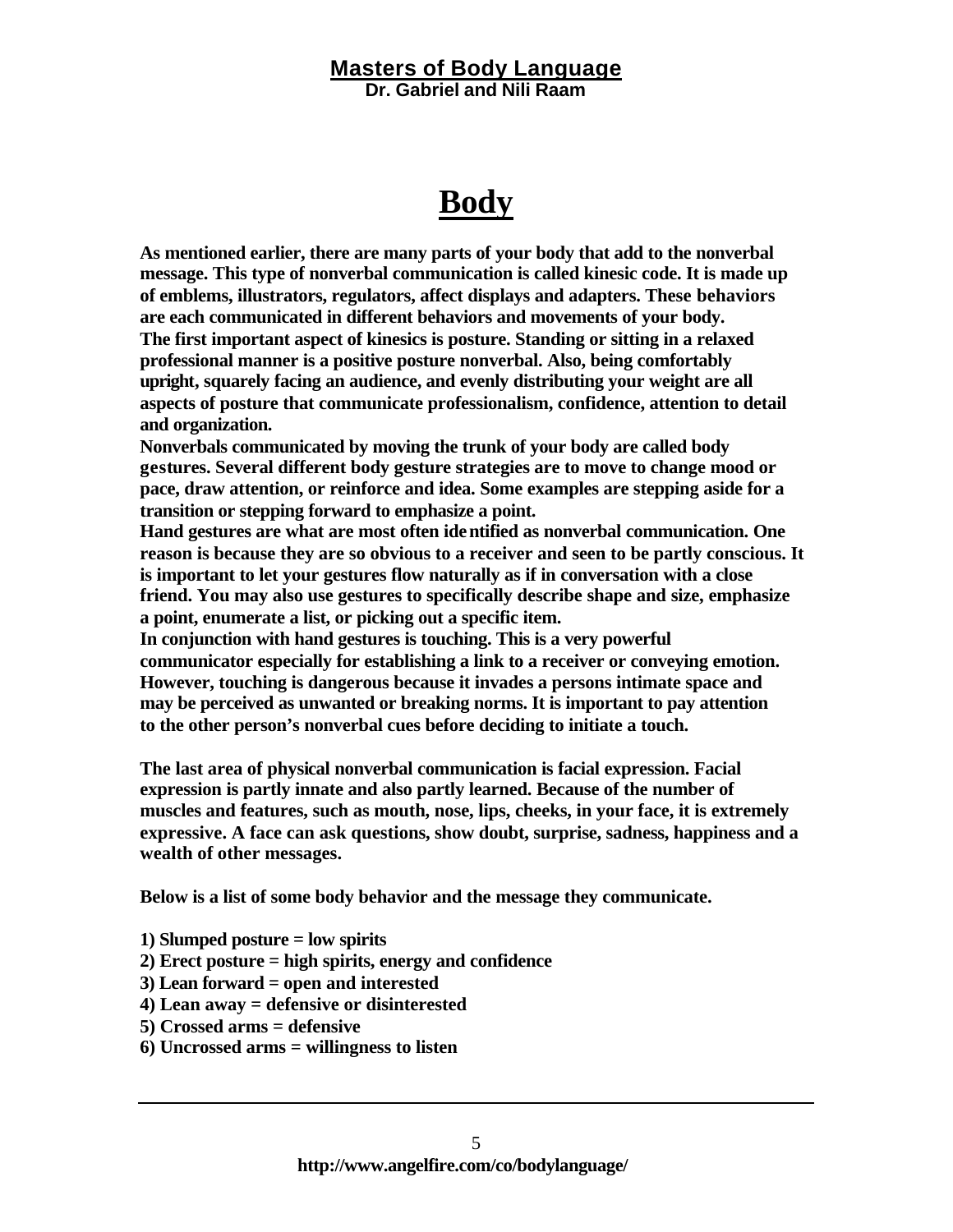## **Sending Signals Without Words**

**Body language is extremly important in an interviewing situation. Some would argue that it is just as important as what you say and what is on your resume. Why? Because we can learn quite a bit about people by their non-verbal actions. This is one of the ways that an interviewer is trying to size you up as a candidate.** 

**When we are in stressful or uncomfortable situations, many of us have habits that can be distracting to other people. Certainly biting ones nails or constantly fidgeting with ones hands could be distracting from what you are trying to say. These are examples of body language that can be harmful in an interviewing situation. Used correctly, however, body language can reinforce what you are saying and give greater impact to your statements. The following are tips to help you give the right non-verbal clues.** 

**The Greeting Facial / Head Signals O**The Eves **The Head The Mouth The Hands Feet Seven Signals for Success** 

## **The Greeting**

**Giving a "dead fish" handshake will not advance one's candidacy: neither will opposite extreme, the iron-man bone crusher grip.** 

**The ideal handshake starts before the meeting actually occurs. Creating the right impression with the handshake is a three-step process. Be sure that:** 

- **1. Your hands are clean and adequately manicured.**
- **2. Your hands are warm and reasonably free of perspiration. (There are a number of ways to ensure this, including washing hands in warm water at the interview site, holding one's hand close to the cheek for a few seconds, and even applying a little talcum powder.)**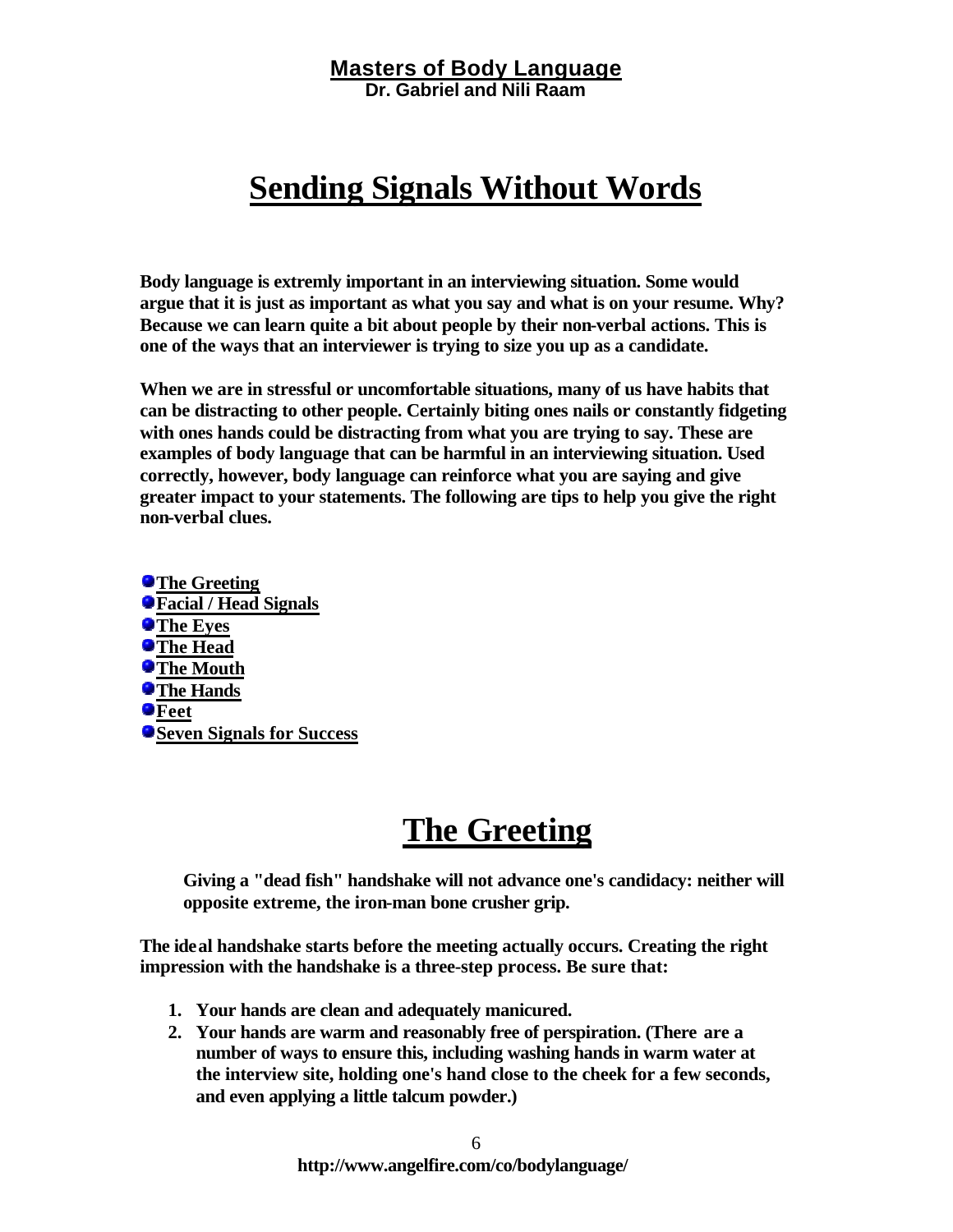**3. The handshake itself is executed professionally and politely, with a firm grip and a warm smile.** 

**Remember that if you initiate the handshake, you may send the message that you have a desire to dominate the interview; this is not a good impression to leave with one's potential boss. Better to wait a moment and allow the interviewer to initiate the shake. (If for any reason you find yourself initiating the handshake, do not pull back; if you do, you will appear indecisive. Instead, make the best of it, smile confidently, and make good eye contact.)** 

**Use only one hand; always shake vertically. Do not extend your hand parallel to the floor, with the palm up, as this conveys submissiveness. By the same token, you may be seen as being too aggressive if you extend your flat hand outward with the palm facing down.** 

## **Facial / Head Signals**

**Once you take your seat, you can expect th**e interviewer to do most of the **talking. You can also probably expect your nervousness to be at its height. Accordingly, you must be particularly careful about the nonverbal messages you send at this stage.**

**Now, while all parts of the body are capable of sending positive and negative signals, the head (including the eyes and mouth) is under the closest scrutiny. Most good interviewers will make an effort to establish and maintain eye contact, and thus you should expect that whatever messages you are sending from the facial region will be picked up, at least on a subliminal level.** 

**Our language is full of expressions testifying to the powerful influence of facial signals. When we say that someone is shifty-eyed, is tight-lipped, has a furrowed brow, flashes bedroom eyes, stares into space, or grins like a Cheshire cat, we are speaking in a kind of shorthand, and using a set of stereotypes that enables us to make judgments -- consciously or unconsciously -- about a person's abilities and qualities. Those judgments may not be accurate, but they are usually difficult to reverse.** 

**Tight smiles and tension in the facial muscles often bespeak an inability to handle stress; little eye contact can communicate a desire to hide something; pursed lips are often associated with a secretive nature; and frowning, looking sideways, or peering over one's glasses can send signals of haughtiness and arrogance. Hardly the stuff of which winning interviews are made!**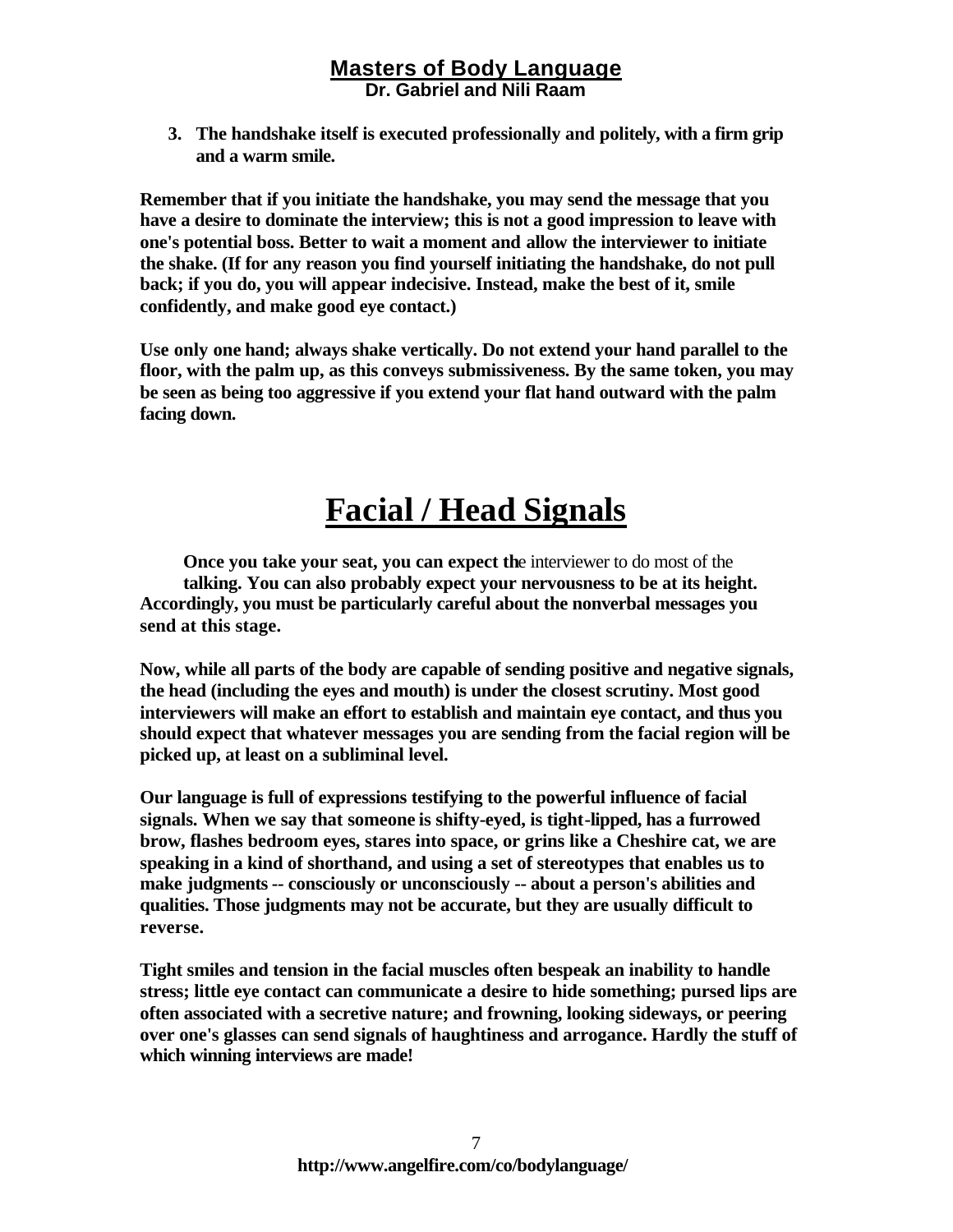### **The Eyes**

**Looking at someone means showing interest in that person, and showing interest is a giant step forward in making the right impression. (Remember, each of us is our own favorite subject!)** 

**Your aim should be to stay with a calm, steady, and non-threatening gaze. It is easy to mismanage this, and so you may have to practice a bit to overcome the common hurdles in this area. Looking away from the interviewer for long periods while he is talking, closing your eyes while being addressed, repeatedly shifting focus from the subject to some other point: These are likely to leave the wrong impression.** 

**Of course, there is a big difference between looking and staring at someone! Rather than looking the speaker straight-on at all times, create a mental triangle incorporating both eyes and the mouth; your eyes will follow a natural, continuous path along the three points. Maintain this approach for roughly three-quarters of the time; you can break your gaze to look at the interviewer's hands as points are emphasized, or to refer to your note pad. These techniques will allow you to leave the impression that you are attentive, sincere, and committed. Staring will only send the message that you are aggressive or belligerent.** 

**Be wary of breaking eye contact too abruptly, and shifting your focus in ways that will disrupt the atmosphere of professionalism. Examining the interviewer below the shoulders, is a sign of over familiarity. (This is an especially important point to keep in mind when being interviewed by someone of the opposite sex.)** 

**The eyebrows send a message as well. Under stress, one's eyebrows may wrinkle; as we have seen, this sends a negative signal about our ability to handle challenges in the business world. The best advice on this score is simply to take a deep breath and collect yourself. Most of the tension that people feel at interviews has to do with anxiety about how to respond to what the interviewer will ask. Practice responses to traditional interview questions and relax, you will do a great job.** 

## **The Head**

**Rapidly nodding your head can leave the impression that you are impatient and eager to add something to the conversation -- if only the interviewer would let you. Slower nodding, on the other hand, emphasizes interest, shows that you are validating the comments of your interviewer, and subtly encourages him to**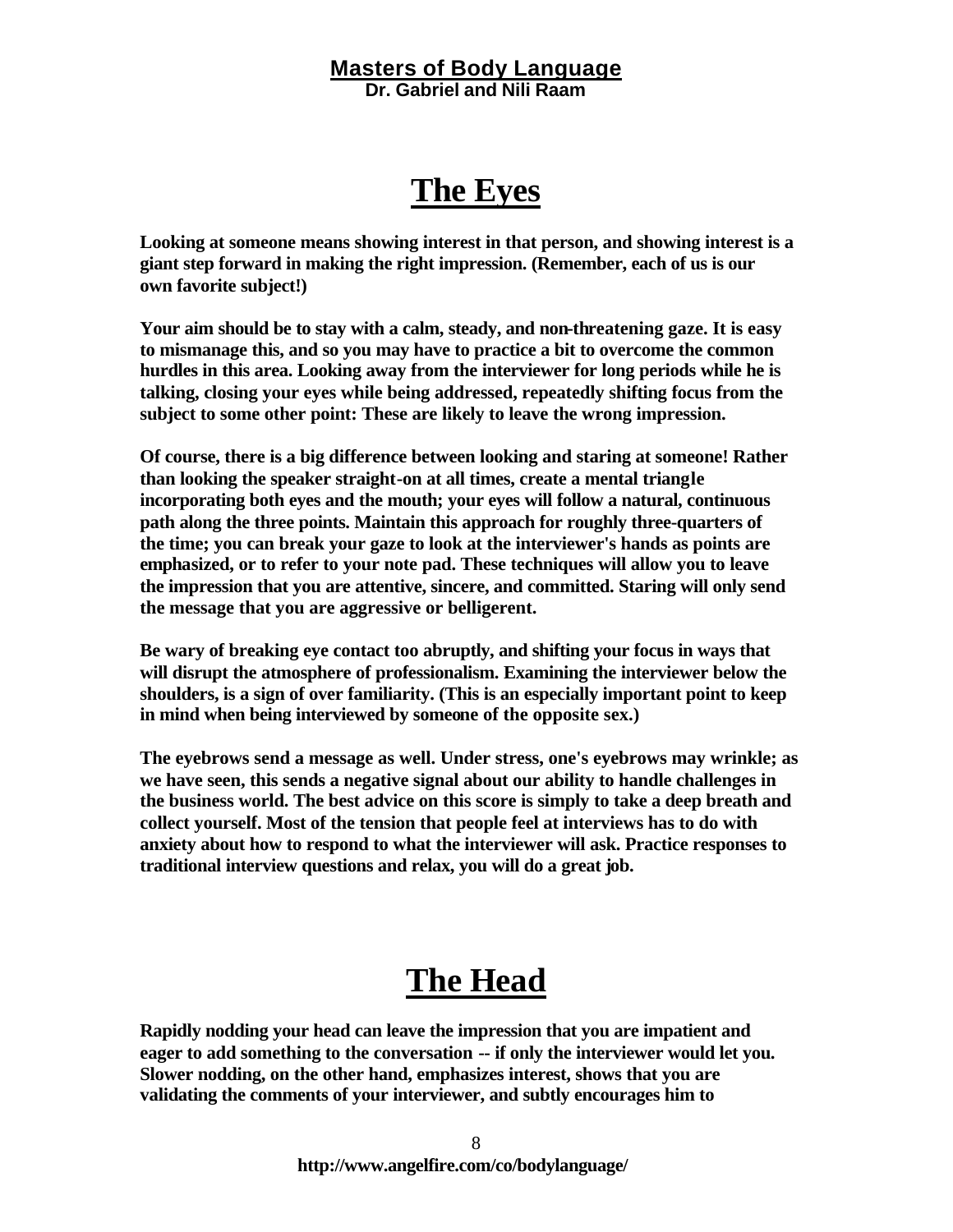**continue. Tilting the head slightly, when combined with eye contact and a natural smile, demonstrates friendliness and approachability. The tilt should be momentary and not exaggerated, almost like a bob of the head to one side. (Do not overuse this technique!)** 

## **The Mouth**

**One guiding principle of good body language is to turn upward rather than downward. Look at two boxers after a fight: the loser is slumped forward, brows knit and eyes downcast, while the winner's smiling face is thrust upward and outward. The victor's arms are raised high, his back is straight, his shoulders are square. In the first instance the signals we receive are those of anger, frustration, belligerence, and defeat; in the second, happiness, openness, warmth, and confidence.** 

**Your smile is one of the most powerful positive body signals in your arsenal; it best exemplifies the up-is-best principle, as well. Offer an unforced, confident smile as frequently as opportunity and circumstances dictate. Avoid at all costs the technique that some applicants use: grinning idiotically for the length of the interview, no matter what. This will only communicate that you are either insincere or not quite on the right track.** 

**It's worth that the mouth provides a seemingly limitless supply of opportunities to convey weakness. This may be done by touching the mouth frequently (and, typically, unconsciously); "faking" a cough when confused with a difficult question; and/or gnawing on one's lips absentmindedly. Employing any of these "insincerity signs" when you are asked about, say, why you lost your last job, will confirm or instill suspicions about your honesty and effectiveness.** 

### **The Hands**

**As we have seen, a confident and positive handshake breaks the ice and gets the interview moving in the right direction. Proper use of the hands throughout the rest of the interview will help to convey an above-board, "nothing-to-hide" message.** 

**Watch out for hands and fingers that take on a life of their own, fidgeting with themselves or other objects such as pens, paper, or your hair. Pen tapping is interpreted as the action of an impatient person; this is an example of an otherwise trivial habit that can take on immense significance in an interview situation. (Rarely will an interviewer ask you to stop doing something annoying; instead, he'll simply**